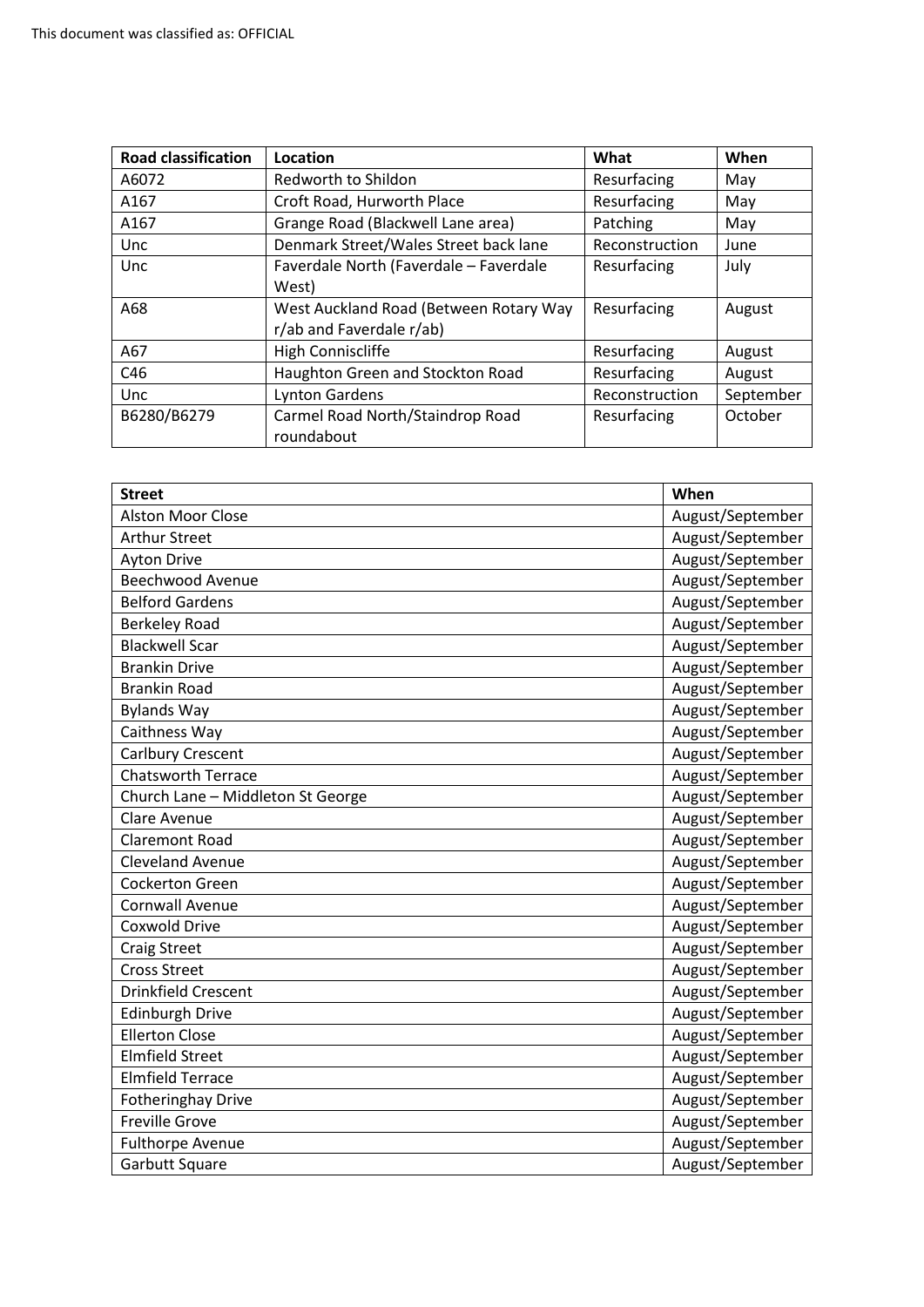| Geneva Drive                     | August/September |
|----------------------------------|------------------|
| <b>Gouldsmith Gardens</b>        | August/September |
| <b>Greenmount Road</b>           | August/September |
| <b>Harcourt Street</b>           | August/September |
| <b>Harley Grove</b>              | August/September |
| Haxby Road - Middleton St George | August/September |
| <b>Herbert Street</b>            | August/September |
| High Street - Bishopton          | August/September |
| <b>Highfield Road</b>            | August/September |
| <b>Hildon Drive</b>              | August/September |
| Hillclose Avenue                 | August/September |
| Huntershaw Way                   | August/September |
| King William Street              | August/September |
| Lakeside                         | August/September |
| Lanethorpe Crescent              | August/September |
| Langholme Crescent               | August/September |
| Malvern Close - Hurworth         | August/September |
| Marsden Walk                     | August/September |
| <b>McNay Street</b>              | August/September |
| Meadowfield Road                 | August/September |
| <b>Meldon Close</b>              | August/September |
| Milner Road                      | August/September |
| <b>Mistral Drive</b>             | August/September |
| <b>Mowden Terrace</b>            | August/September |
| <b>Myrtle Gardens</b>            | August/September |
| Neasham Drive                    | August/September |
| New Lane - Neasham               | August/September |
| Nickstream Lane                  | August/September |
| <b>Oakland Gardens</b>           | August/September |
| <b>Oriel Court</b>               | August/September |
| <b>Prior Dene</b>                | August/September |
| <b>Reeth Moor Close</b>          | August/September |
| Rennie Close                     | August/September |
| <b>Ribble Drive</b>              | August/September |
| Rosebery Street                  | August/September |
| Roundhill Close - Hurworth       | August/September |
| Roxby Moor Avenue                | August/September |
| Salisbury Terrace back lane      | August/September |
| <b>Scarth Street</b>             | August/September |
| Selbourne Terrace                | August/September |
| Sherborne Close                  | August/September |
| Skeeby Road                      | August/September |
| Southend Avenue                  | August/September |
| Staindrop Road                   | August/September |
| <b>Surtees Street</b>            | August/September |
| Swinburne Road                   | August/September |
| <b>Tansley Gardens</b>           | August/September |
| <b>Teesdale Avenue</b>           | August/September |
| Teesway (lay-bys) - Neasham      | August/September |
| The Broadway                     | August/September |